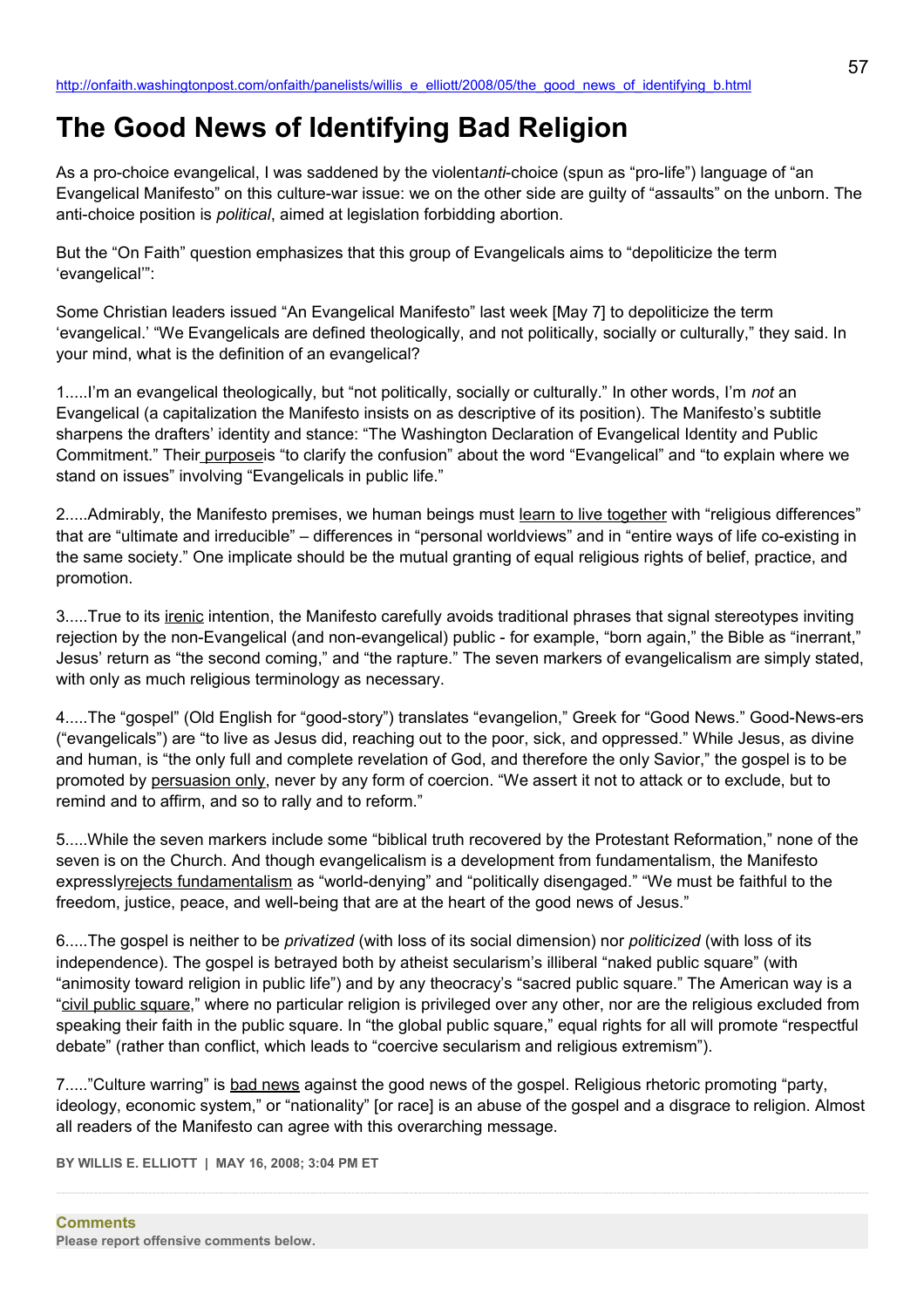"The truth hurts." That is your cliche; I knew you would say that; you always do.

Everything you say hurts; that is you style, to hurt other people, and in that, you are a very successful person. So, in your rudeness, it is not necessary for false and insincere manners, so please don't call me "sir" anymore.

Of course, I know you don't get it.

**POSTED BY: DANIEL IN THE LION'S DEN | MAY 21, 2008 7:18 AM [REPORT OFFENSIVE COMMENT](mailto:blogs@washingtonpost.com?subject=On%20Faith%20Panelists%20Blog%20%20%7C%20%20Daniel%20in%20the%20Lion)**

Mean? sorry you find the truth to be mean. I told Pagan exactly the truth. You can't let the bigots determine whether you will succeed or fail. The same truth holds for you sir.

Do you think success was any easier for the Tuskegee Airman than it is for African-Americans of today? Did they let bigotry pigeonhole them? Of course not. There was vastly more bigotry then than there is now but they succeeded in spite of it. And even won over some of the bigots.

In Pagan's place the story is much the same. 150 years ago he's have been killed likely by his own parents and buried in an unmarked grave. Today the only thing standing in his way is his own paranoia.

**POSTED BY: GARYD | MAY 20, 2008 11:02 PM [REPORT OFFENSIVE COMMENT](mailto:blogs@washingtonpost.com?subject=On%20Faith%20Panelists%20Blog%20%20%7C%20%20Garyd%20%20%7C%20%20The%20Good%20News%20of%20Identifying%20Bad%20Religion%20%20%7C%20%203548230&body=%0D%0D%0D%0D%0D================%0D?__mode=view%26_type=comment%26id=3548230%26blog_id=618)**

+ ----------->)))2)0)0)9))))....Solutions))....Experience))....Action) ! ! ! ! ! ! ! Better CLINTON than McCAINs! Better CLINTON than McCAINs! Better CLINTON than McCAINs! Better CLINTON than McCAINs! Better CLINTON than McCAINs!-..... Better CLINTON's than McCAIN's! Thanks A-M-E-R-I-C-A

**POSTED BY: VOTE: HILLARY BY THE: S..E..A..! | MAY 20, 2008 4:30 PM [REPORT OFFENSIVE COMMENT](mailto:blogs@washingtonpost.com?subject=On%20Faith%20Panelists%20Blog%20%20%7C%20%20VOTE:%20Hillary%20by%20the:%20S..E..A..!%20%20%7C%20%20The%20Good%20News%20of%20Identifying%20Bad%20Religion%20%20%7C%20%203544934&body=%0D%0D%0D%0D%0D================%0D?__mode=view%26_type=comment%26id=3544934%26blog_id=618)**

I agree with GaryD that life is not fair. But there is something a little gangster-ish about reciting this platitude, while pummeling someone. I mean, isn't that what gangsters do?

It only has meaning, when you are holding out your strong hand to someone else's weak hand, to help them along. Otherwise, why say it? Just to be mean and hurtful?

Because that is what you are Mr. GaryD, one of the meanest people who ever posts on these On Faith Forum threads. You must have had an awful life because you have become as hard as nails.

There is never anything that comes from you angry keyboard that is not snide, spiteful, mean-hearted, and bitter. So, you win every argument, every time. But what do you actually think you are winning?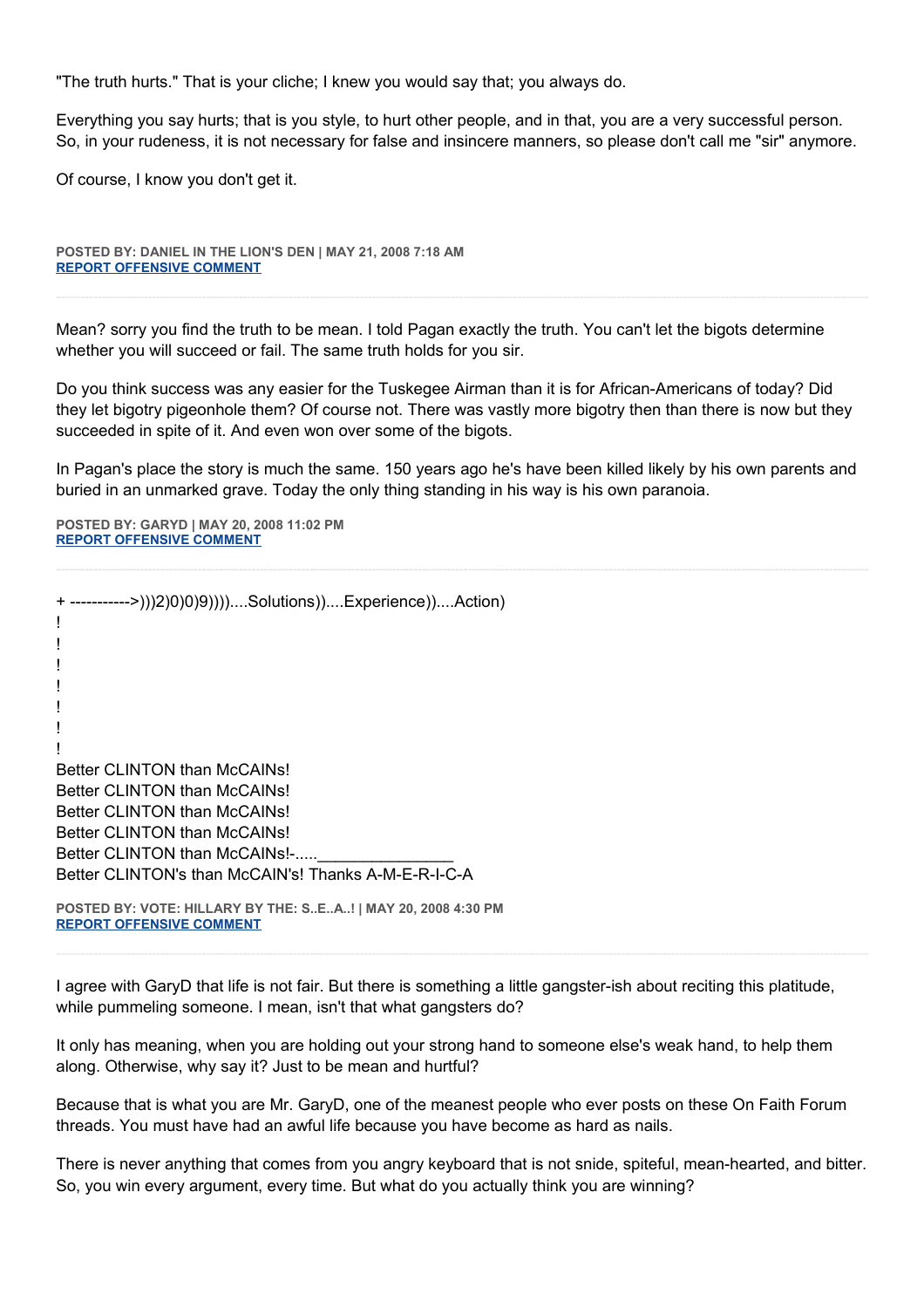So much angst so little time. Pagan if you'll quit feeling so damn sorry for yourself you might actually accomplish something.

Neither you nor I have the time to worry about what someone else thinks of us or our lifestyle.

To tolerate means I don't shoot you on sight or order you beaten on general principles just because you don't believe the same way I do. It doesn't mean I have to like your lifestyle choices or that you have to like my lifestyle choices. It means no more and no less that we choose to live and let live. It means you don't try to shove your lifestyle down my throat and I don't try to shove mine down yours. We keep them to ourselves. You want to buss your significant other on the cheek in public? Be my guest. You want to grope get a room. I'm not voyeur enough to want to watch and I sure as hell don't want to be explaining it to my 3 year old granddaughter.

**POSTED BY: GARYD | MAY 19, 2008 9:48 PM [REPORT OFFENSIVE COMMENT](mailto:blogs@washingtonpost.com?subject=On%20Faith%20Panelists%20Blog%20%20%7C%20%20Garyd%20%20%7C%20%20The%20Good%20News%20of%20Identifying%20Bad%20Religion%20%20%7C%20%203535540&body=%0D%0D%0D%0D%0D================%0D?__mode=view%26_type=comment%26id=3535540%26blog_id=618)**

""'Righteously'" hurting someone? Just because you have been hurt by someone that claimed to be a representative of God does not give you the right to categorize everyone as being the same."

I didn't 'characterize everyone,' merely the cloaking of \*religious hate\* in 'righteousness' then saying 'Life's not fair' while actively persecuting others in the guise of religion.

You're the one characterizing my experiences as having to do with 'one bad apple,' Hardly. That sort of person uses the homophobia and other religious bigotries to create an atmosphere of fear within which their own misdeeds can go hidden.

Like, mobs of kids taught that those who are different are fair game for beatings, like their teachers who are taught that the problem is someone being different, not the fact someone's getting beaten by mobs of kids \*they\* taught.

And on into life. Pretty much at every turn, there's been \*someone\* who believed they had a special right to perpetrate injustices for their 'absolute moral superiority,' and while I've pitied my own attackers, I can't be silent when I know how many others it happens to.

"I am sorry that you went through what you did at the hands of a so called "minister of God," that should not have happened, however that does not give you the right to "hate" others that represent or love God. Hate never helps the circumstance and hating others only promote more hate and abusive ways."

See, like that. Blame the victim of the injustice to defend the injustice.

I don't \*hate\* you, and it wouldn't change a thing if I did. I do have great contempt for the claims to righteousness of those who seek to use the government to oppress others, though, especially when they claim that what they choose to do to others is 'just how it is.'

Promoting and defending such injustices, ...dehumanizations, in fact, is not 'just how life is,' ...It's what \*you\* choose, even if you think you have perfect justification for it in your religion.

I'm not in your religion. And there's good reasons for that.

"Fix the hate and you may find peace or at least some rest for your hurting heart."

Ah, attempting to disqualify me from speaking on the hurt some folks do, \*on the basis I was hurt?\*

Interesting.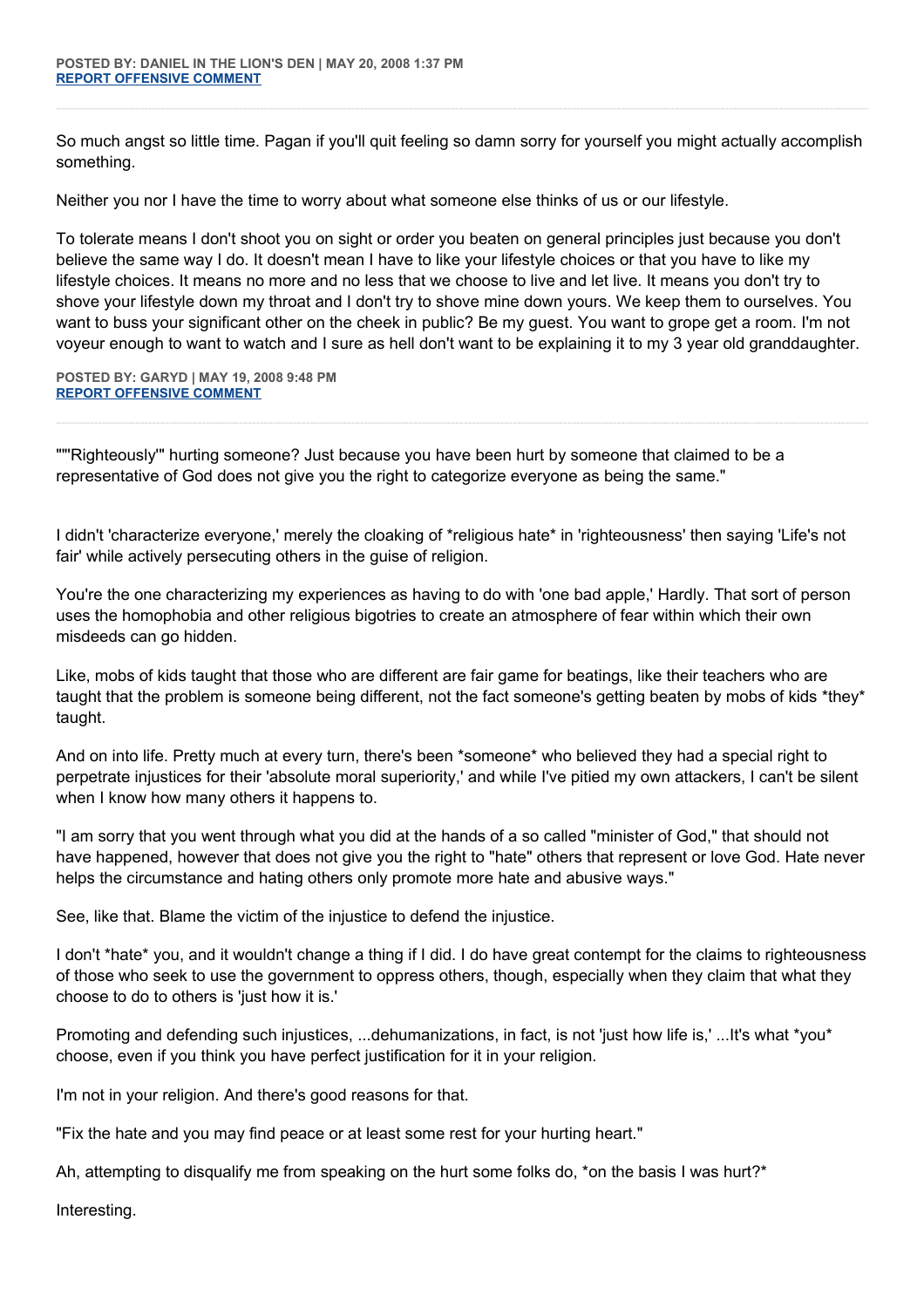I can't 'fix' other people's hate, but society can say \*no\* to it.

Maybe your religion can, one day, too, instead of cloaking it in, 'We don't hate, we just hate the sin, which 'sin' is all we see when we look at you, you sin.'

**POSTED BY: PAGANPLACE | MAY 19, 2008 10:43 AM [REPORT OFFENSIVE COMMENT](mailto:blogs@washingtonpost.com?subject=On%20Faith%20Panelists%20Blog%20%20%7C%20%20Paganplace%20%20%7C%20%20The%20Good%20News%20of%20Identifying%20Bad%20Religion%20%20%7C%20%203530001&body=%0D%0D%0D%0D%0D================%0D?__mode=view%26_type=comment%26id=3530001%26blog_id=618)**

The Respected Senator John McCain would "Never," even consider such an absurdity "the MAN is a US War Veteran," and Senator Obama you could learn a thing or two from John McCain.

Citizens living in Hawai'i are having fits "absolutely outraged," writing endless letters and commentaries (Comments) to both the Honolulu Advertiser and Honolulu Star Bulletin since they printed that the appointed junior Senator is coming to Hawai'i possibly giving a speaking engagement inside Punchbowl National Cemetery of the Pacific in Honolulu, Hawaii. It's a Veteran's National Cemetery not Obama's personal "Soap Box," to stand on and rant; it's a place for those resting in peace. The people of Hawaii are angry at the thought of this and have every right to be at the report he's planning this – it's a disgrace. Punchbowl would NOT be a "wonderful backdrop." Talk about crass -- speechifying in a national cemetery during a political campaign. Imagine this: thousands of enthralled Obama supporters rushing around the cemetery to get close to the man, trampling over the graves of men and women who've given their lives in service to their country. The reactions posted in Comments still, when the idea of a Punchbowl speech was first floated are from angry families whose loved ones rest in peace. National cemeteries are no place for political speeches. Makes you wonder about the maturity and integrity of the people who proposed such a preposterous idea in the first place.

Senator sell your socialism opinions on Capitol Hill, Hawaii's questioning and lost respect for the "so-called," junior appointed Senator who's turned into another Washington D.C.\*Wanna-bee\* just allot of talk nothing more. You'd make a great car salesman NOT A PRESIDENT you seem to sell plenty of B.S. to those not wise enough to read between the lines of a script written performance; every word out of your mouth is written by a paid staff member whose worked the D.C. circuit for years like the well known Mr. Rove," Yes, he too, could write a good speech and America bought it; just look at our current sitting "Bobble head," in the oval office.

Webster's Fourth Edition describes Barack Obama as a "HYPOCRITE," His own Pastor taught Trinity Church words of hate and racism while the Senator and his air-head-of-a-wife passed the tithe platter not giving even as 20 year members. He doesn't support any causes really, not even his own Church "just the views of Reverend Wright's anti-White; anti-Israel; anti-American points of view. A "greedy," Senator is described in the Bible as a "HYPOCRITE," as well. He's a Racist Elitist Marxist or the Antichrist reading his well written speeches. the \*Wanna-bee\* Washington Politician has in less then 12 months become a disgrace to Christianity– He's not a Christian man of his word; a poor excuse for one.

The Punchbowl National Cemetery of the Pacific in Honolulu, Hawaii is a sacred place for the many lying in Peace, Those US Military young and old, Men and Woman who gave their lives to this country will turn over in their graves at the sound of Obama's political performance if he speaks there. Punchbowl Cemetery it's not a place for a campaign rally "The Senator should keep his political performances with its Washington Socialism undertones to an area more suiting for "HYPOCRITES," Senator your always welcomed to rant at Neil Abercrombie's headquarters, but Punchbowl Cemetery is a resting place of peace and should remain so for those who rest there, - not an arena for your personal political agenda; Show some decency and class moron.

**POSTED BY: PINEAPPLE1 | MAY 19, 2008 2:06 AM [REPORT OFFENSIVE COMMENT](mailto:blogs@washingtonpost.com?subject=On%20Faith%20Panelists%20Blog%20%20%7C%20%20Pineapple1%20%20%7C%20%20The%20Good%20News%20of%20Identifying%20Bad%20Religion%20%20%7C%20%203526623&body=%0D%0D%0D%0D%0D================%0D?__mode=view%26_type=comment%26id=3526623%26blog_id=618)**

Come to think about it, sex is the problem. No sex means no people. People are the problem thus sex is the reason we're suffering global warming. But I heard somewhere that at least "Some Like it Hot" so maybe global warming is a blessing? Antarctica is a large land mass that like most of Alaska is presently being wasted. Usually saying, "things are heating up" means good and not bad is happening. When you're hot you're hot and when you're not you're not--hot.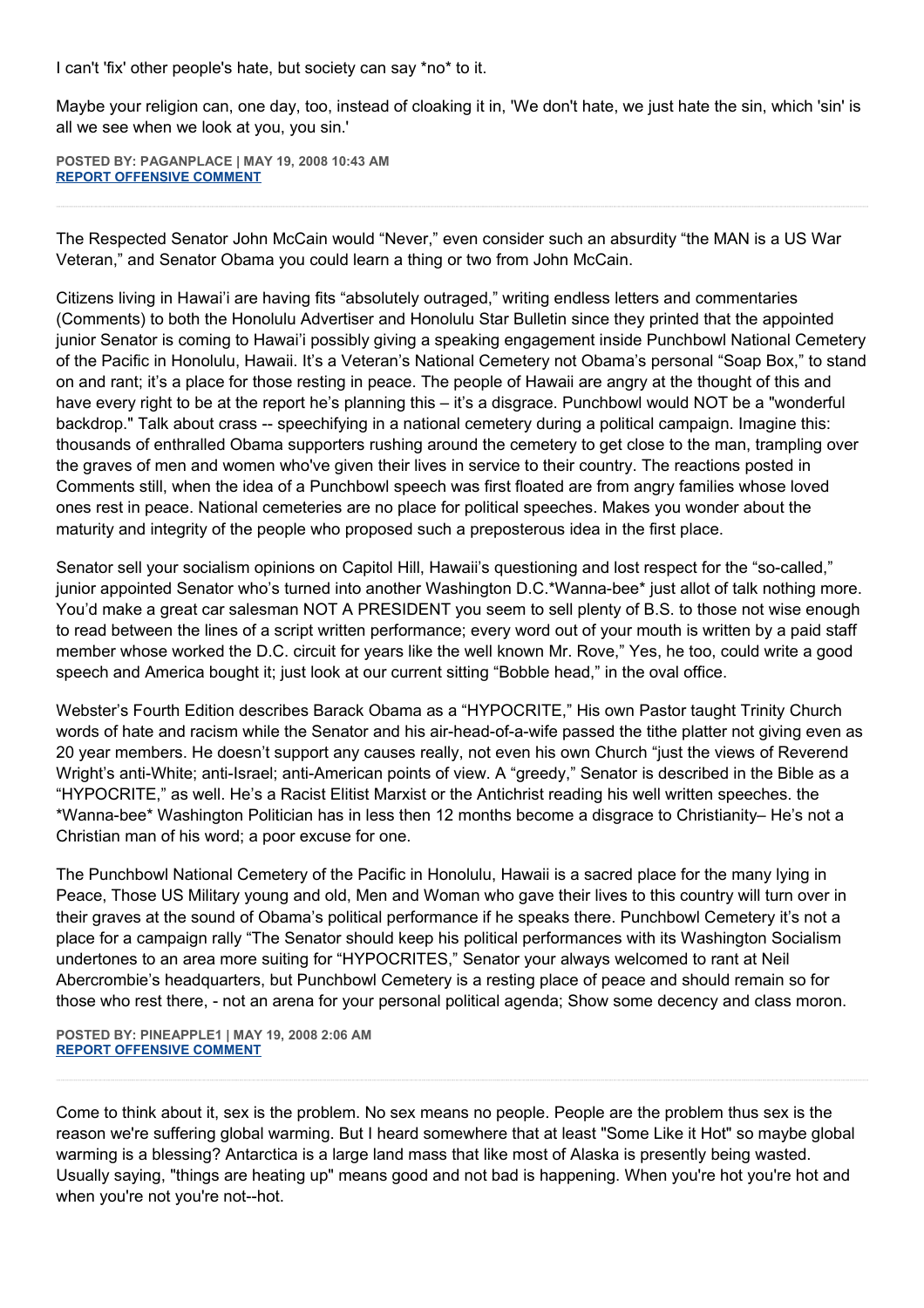## Mrs. Laura Merriott:

The world would be just like heaven if everyone was just like you. All that work and self sacrifice you do working with youth getting them to wait until they are married to do sex. Maybe if you worked a little harder, got them to put off sex until they're dead you could save the environment.

The polar ice caps are melting and will continue to melt until they're all gone. That's happening because the average temperature on earth is rising. The average temperature on earth is rising because of people. Stopping people from happening will stop the temperature from rising, the ice caps from melting and save the polar bears. Otherwise we'll must to catch all the remaining polar bears and put them in the homes of ecologists guaranteed to cool both of them off a bit.

On the other front and in line with that sure-fire solution to a problem we can stop abortion and you can have all those babies to raise at your expense. That will give you all you need to stop sex altogether between sinful people who shouldn't reproduce anyhow. Think of it. You can stop poverty, crime, disease and end the need for abortion.

Come on gang! Let me hear you shout!!

Mrs. Laura Merriott for president!!!!

I can't hear you!!

**POSTED BY: BGONE | MAY 18, 2008 12:25 PM [REPORT OFFENSIVE COMMENT](mailto:blogs@washingtonpost.com?subject=On%20Faith%20Panelists%20Blog%20%20%7C%20%20BGone%20%20%7C%20%20The%20Good%20News%20of%20Identifying%20Bad%20Religion%20%20%7C%20%203521542&body=%0D%0D%0D%0D%0D================%0D?__mode=view%26_type=comment%26id=3521542%26blog_id=618)**

Paganplace:

" Garyd:

""And you think life is supposed to be fair precisely why? Sorry Pagan life isn't fair and never has been.""

Ah, the plaintive whine of the self-righteous who get caught winding up their baseball bats.

So much for your Jesus.

Say, 'Life's not fair' when you're 'righteously' hurting someone.

\*spit.\*

Pathetic.

## \*\*\*\*\*\*\*\*\*\*\*\*\*\*\*\*\*\*\*

"'Righteously'" hurting someone? Just because you have been hurt by someone that claimed to be a representative of God does not give you the right to categorize everyone as being the same.

I am sorry that you went through what you did at the hands of a so called "minister of God," that should not have happened, however that does not give you the right to "hate" others that represent or love God. Hate never helps the circumstance and hating others only promote more hate and abusive ways.

Fix the hate and you may find peace or at least some rest for your hurting heart.

**POSTED BY: ANONYMOUS | MAY 18, 2008 12:13 PM [REPORT OFFENSIVE COMMENT](mailto:blogs@washingtonpost.com?subject=On%20Faith%20Panelists%20Blog%20%20%7C%20%20Anonymous%20%20%7C%20%20The%20Good%20News%20of%20Identifying%20Bad%20Religion%20%20%7C%20%203521469&body=%0D%0D%0D%0D%0D================%0D?__mode=view%26_type=comment%26id=3521469%26blog_id=618)**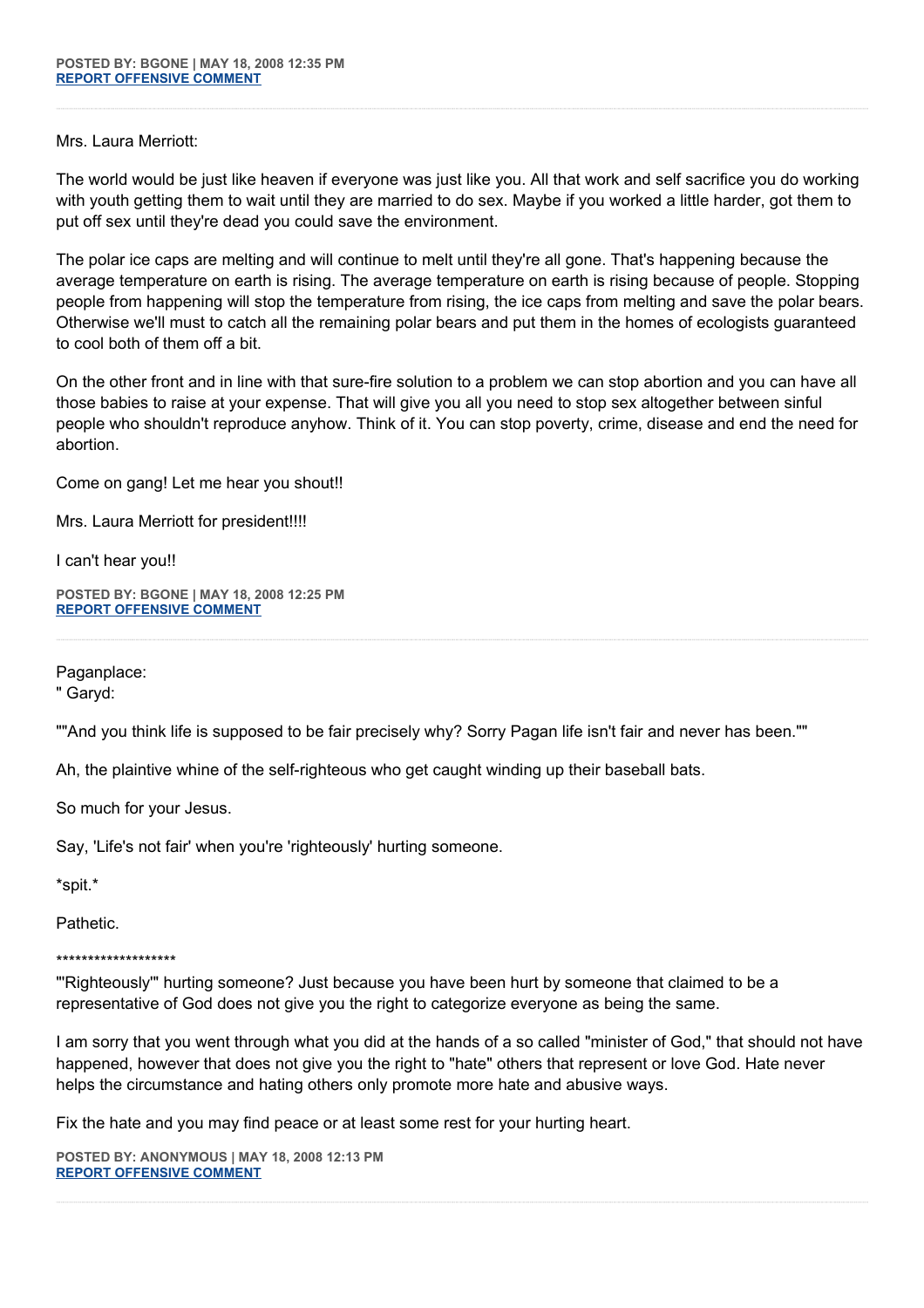Dear Dr. Elliott and ALL of those who call yourself Christian--but who condone SEXUAL SINS--PLEASE read and respond to the following open letter to Senator OBama--because we want the BEST for ALL of God's people--it is immoral behavior that creates social ills and conservatives that follow BIblical standards have the solutions!

Here is a copy of the letter:

Dear Senator Obama,

I have been blessed for the last 10 years to direct youth to the healthy, responsible MORAL directive of abstinence education-which has only been funded under Title V since 1996-- which is now being attacked by SIECUS and others who want to continue the FAILED low expectation of comprehensive sex-ed which is LARGLEY how to continue the HARMFUL behavior of sexual behavior outside of the committed union of MARRIAGE, -as long as they use condoms/birth control.

I have done much research as a nurse practitioner and an abstinence educator for the last 10 years, and was honored to write a chapter in a social ethics text which details the HIGH disparities in social ills like rates of poverty, rates of STD's, abortion rates, as well as the devastation to youth in fatherless homes-with increased rates of criminal behavior, drug and alcohol abuse, school drop out rates, and other devastation like emotional rates of depression and suicide rates, I hope you agree that directing ALL American youth to the HIGH expectation of abstinence education is the conservative IDEAL that would greatly reduce all of these ills --teaching ALL youth to abstain from not only drugs, alcohol and smoking, but especially sexual activity-- as there are MANY more negative consequences related to that ONE behavioral choice! I believe it is time for ALL citizens who believe these statistics are UNACCEPTABLE, and begin to intervene to

see how we can GREATLY reduce the rates of these sad statistics particularly for blacks and minorities which suffer with higher rates as a percentage of the population:

Sadly, blacks have higher rates as a percentage of the population-13%--of ALL of these social ills, BUT other statistics from the CDC state that they engage in these behaviors in higher rates--THUS more devastation. But, we have seen GREAT reductions-25% in teen pregnancy, and related 30% drop in child poverty, since we began funding Title V abstinence education in 1997,-BUT have not seen that GREAT news in the media-! Also, if we KNOW that so many social ills are linked to ONE behavior-- why wouldn't we invest MANY more dollars to be spent for that healthy, responsible directives?

Blacks account for 12-13% of the U.S. population--yet they have higher numbers as a percentage of their race in ALL of the following social ills:

POVERTY-The #1 group trapped in poverty are single female -headed households--NO marriage--blacks have a 70% out--of-wedlock birth rate--THUS MORE POVERTY--CHOOSING to engage in sex before marriage is the causal factor!

STD's --Blacks have higher numbers of ALL STD's -not just HIV/AIDS--which in some areas they account for 50% of the new cases--but also for Herpes, Chlamydia, Gonorrhea..and others,.-we KNOW that STD's are LARGELY spread by CHOICES to engage in sex outside of MARRIAGE!

CRIME--WE KNOW that blacks have higher rates of criminal behavior AND on more black victims--we also know that 70% of the men in prison came from homes with NO fathers--NO marriage--thus NO positive role model--people CHOOSING to engage in sex outside of MARRIAGE-and then abandon their responsibility!

ABORTION--We know that since 1973-Roe v. Wade that 45 million unborn babies have been KILLED in legal abortion--BUT 1/3rd of those-15 million-- were black and Planned Parenthood-et.al. sets up more inner city abortion clinics targeting blacks--that is GENOCIDE ! that citizens SADLY ignore!

My research from the CDC states that black youth engage in sex at younger ages and with more partners than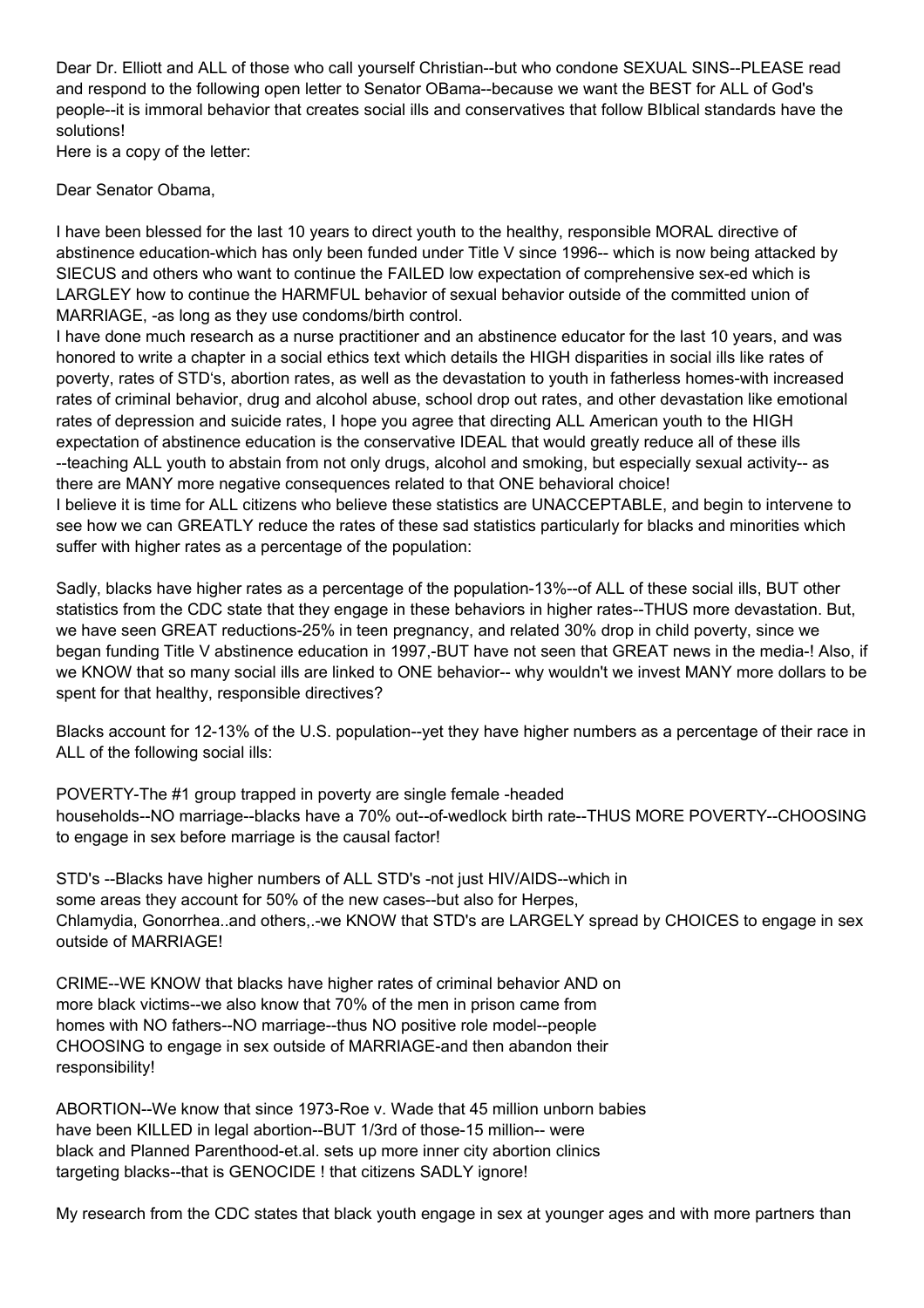NOW for the solution--conservatives have funded and want to expand abstinence until MARRIAGE funding so that ALL youth will understand the consequences of that behavior -teach them how NOT to get STD's -or end up in poverty as a single mom or have to CHOOSE to KILL her baby in abortion. Also we would like to teach young men-why they need to exercise self-control and wait, and commit to the mom in MARRIAGE-that it is healthy for the child to grow up with a father and a mother and have a better chance of NOT engaging in criminal behavior and other negative behaviors!

I have a tape of some politicians from C-Span who say it is "unrealistic" to teach some youth abstinence--isn't that soft bigotry of LOW expectation--that blacks CANNOT be taught self-control like their white peers-- I believe that IT IS RACIST to not teach them the HIGH standard of abstinence AND we have studies which state black youth do abstain after this healthy, responsible, MORAL directive of abstinence education!

I also would like to remind you that IF you follow Christian Biblical standards in your personal life, and agree that you and your wife have the authority to pass those IDEALS on to your children--that CHOOSING to engage in sex outside of the "protective" boundary of MARRIAGE is a CHOICE to engage in sexual SINS\_-those of fornication, sodomy, mutual masturbation, and those who stray from their marital vows--adultery--GOD's directives are TRULY about love and protection!

SO--I hope we will begin to challenge those who say they want less poverty, less crime, less STD's, less abortion -to join with conservatives and DEMAND abstinence education for ALL youth--so that we can GREATLY reduce these sad statistics-especially for blacks!

I also want to include the devastation from emotional effects of pre-marital sex like increased rates of depression and suicide, loss of self-esteem and MANY other emotional crisis that we spend MILLIONS on counseling!

\*\*\*I am personally volunteering to come anywhere in the U.S. to show you a summary of the 2 hour presentation that we give to our students, and I KNOW that you will agree that ALL American youth are entitled to this HEALTHY, RESPONSBLE, MORAL directive, instead of the irresponsible, unhealthy, 30 year-old failed directive of "Just use your condom education" which has as described in Chapter 3 of our Catholic Social Ethics text has HARMED so many!

Lastly, I am sending you correspondence with the Dep. Sec of O.P.A. and many other state and federal authorities concerning Title X federally-funded family planning clinics which are NOT reporting under-aged statutory rape victims, and are instead handing them condoms/birth control with OUR tax dollars allowing these ILLEGAL relationships to be subsidized--this is a CRIME and these are victims of crime and should be reported so that their rapist partners can be jailed--PLEASE read the letters and imagine if this was your child that did not get reported--PLEASE assemble a Senate panel to examine this policy and put an end to under-aged minors not being protected.

I PRAY that you will prayerfully consider looking at the UNBELIEVABLE individual and societal costs to enabling our youth to continue to engage in the one behavioral CHOICE that causes all of these social ills--AND challenge them with the FACTS and with the solution--which is to direct ALL American youth to the healthy, responsible, directive of abstinence until MARRIAGE! I hope that after reading the correspondence on the issue of Title X clinics handing condoms/birth control to under-aged minors, that you agree that under-aged minors who visit clinics should be reported and their ILLEGAL relationships ended - and the rapist partner should be put in jail and you will cut off funding for Title X if these violations continue.

I know you are busy, but IF you read this material, I think as you head into this presidential race, you can use this information to inform ALL Americans that you see the GREAT benefit to joining the PRO-LIFE, PRO-ABSTINENCE and PRO-TRADITIONAL MARRIAGE agenda--and that these conservative ideals are the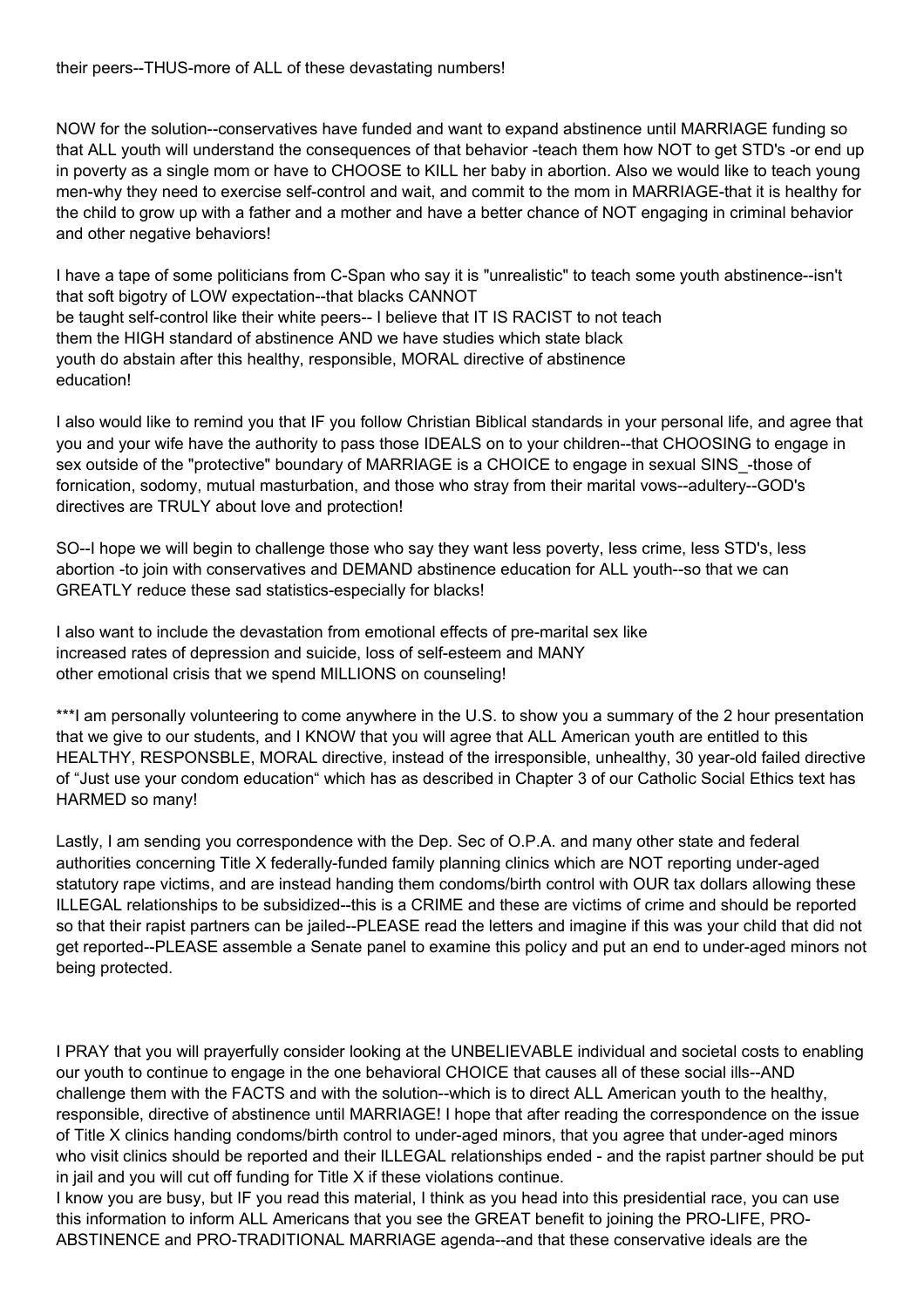solution to greatly reduce poverty, rates of STD's and many other social ills, that intact families with concerned mothers and fathers make healthy societies. I will PRAY for you and your family daily!

GOD BLESS-US-EVERYONE! Ret. Major Laura Merriott C.R. N. P. and PROUD abstinence educator 814 835-0249 5235 Wolf Rd. Erie, Pa. 16505

I would be honored for you to call me @ 814 835-0249 so that I may mail you the data!

**POSTED BY: MRS. LAURA MERRIOTT | MAY 18, 2008 10:49 AM [REPORT OFFENSIVE COMMENT](mailto:blogs@washingtonpost.com?subject=On%20Faith%20Panelists%20Blog%20%20%7C%20%20Mrs.%20Laura%20Merriott%20%20%7C%20%20The%20Good%20News%20of%20Identifying%20Bad%20Religion%20%20%7C%20%203521070&body=%0D%0D%0D%0D%0D================%0D?__mode=view%26_type=comment%26id=3521070%26blog_id=618)**

Dear Rev Dr Elliot

As a Christian first and a Catholic denomination, I wish you a Happy Holy Trinity Day! The Catholics devote the day to reflecting on the mystery of the Holy Trinity (for me best expressed in John 14-17).

Soja John Thaikattil Sydney, Australia

**POSTED BY: SOJA JOHN THAIKATTIL, SYDNEY, AUSTRALIA | MAY 18, 2008 7:39 AM [REPORT OFFENSIVE COMMENT](mailto:blogs@washingtonpost.com?subject=On%20Faith%20Panelists%20Blog%20%20%7C%20%20Soja%20John%20Thaikattil,%20Sydney,%20Australia%20%20%7C%20%20The%20Good%20News%20of%20Identifying%20Bad%20Religion%20%20%7C%20%203520012&body=%0D%0D%0D%0D%0D================%0D?__mode=view%26_type=comment%26id=3520012%26blog_id=618)**

" Garyd:

"And you think life is supposed to be fair precisely why? Sorry Pagan life isn't fair and never has been."

Ah, the plaintive whine of the self-righteous who get caught winding up their baseball bats.

So much for your Jesus.

Say, 'Life's not fair' when you're 'righteously' hurting someone.

\*spit.\*

Pathetic.

**POSTED BY: PAGANPLACE | MAY 18, 2008 12:22 AM [REPORT OFFENSIVE COMMENT](mailto:blogs@washingtonpost.com?subject=On%20Faith%20Panelists%20Blog%20%20%7C%20%20Paganplace%20%20%7C%20%20The%20Good%20News%20of%20Identifying%20Bad%20Religion%20%20%7C%20%203517982&body=%0D%0D%0D%0D%0D================%0D?__mode=view%26_type=comment%26id=3517982%26blog_id=618)**

Mathew was one of Jesus Disciples so was John Mark was dictated by Peter to Mark somewhat before Peter was Crucified. Luke was basically serving as a Newspaper reporter and interviewed many eye witnesses. So yes the people who wrote the Gospels were there at the Crucifixion in three of four cases.

**POSTED BY: GARYD | MAY 17, 2008 4:39 PM [REPORT OFFENSIVE COMMENT](mailto:blogs@washingtonpost.com?subject=On%20Faith%20Panelists%20Blog%20%20%7C%20%20Garyd%20%20%7C%20%20The%20Good%20News%20of%20Identifying%20Bad%20Religion%20%20%7C%20%203515766&body=%0D%0D%0D%0D%0D================%0D?__mode=view%26_type=comment%26id=3515766%26blog_id=618)**

mo:

I'm not arguing that God didn't create Adam. But what are the details? Do you know them?

God made a statue. Yeah, a statue. Then God breathed life into that statue -kinda like a statue of the Virgin Mary coming to life -- in the form of a knot on an old tree.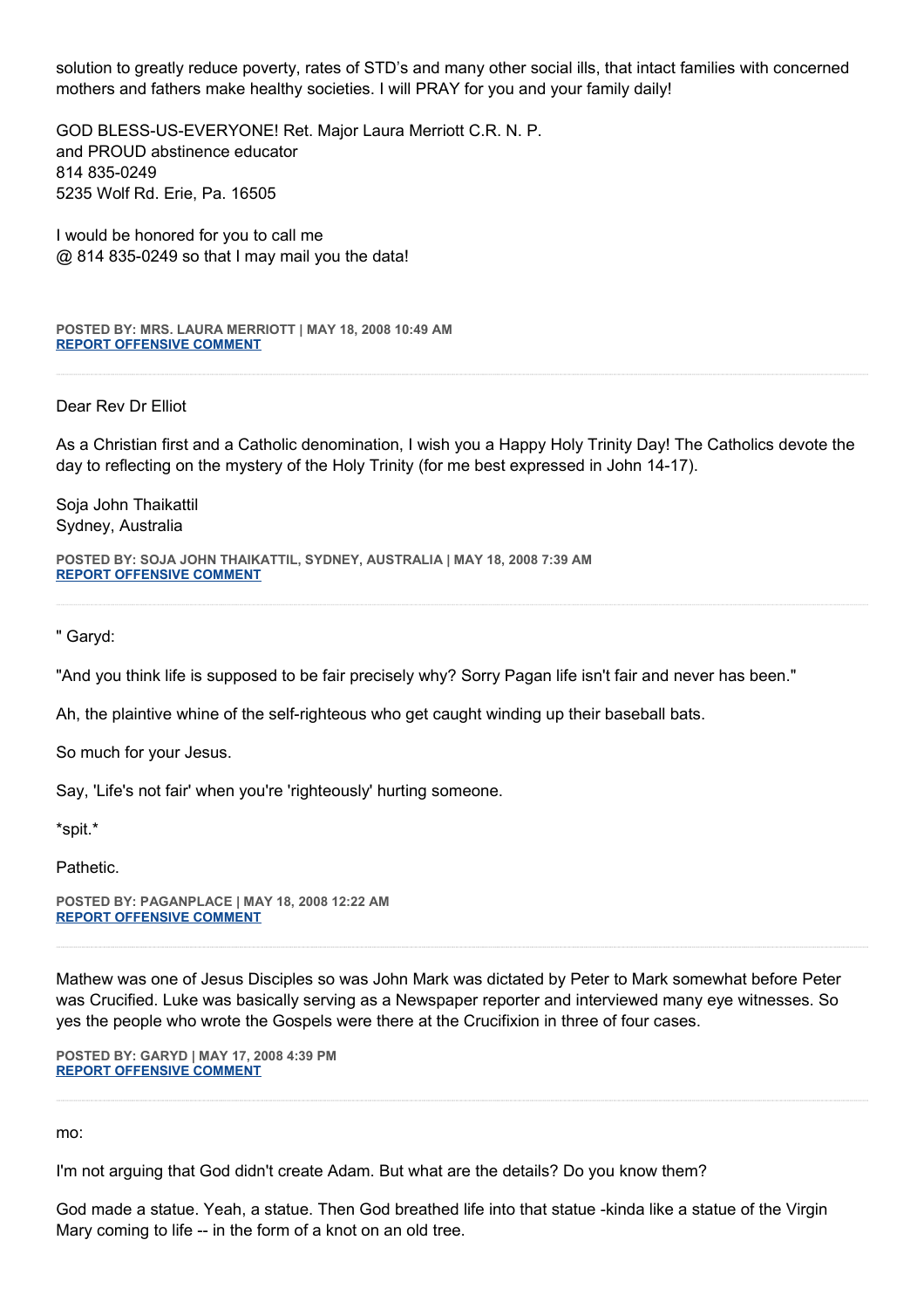That nonsense comes from ancient science and not ancient religion. Ancient scientists attempted to determine, not define life. A thing was alive if it had a spirit. More specific, if the object was capable of self motion. Did you notice that a statue of a man is a man that can't move, anything, even mouth to speak?

Adam had the spirit of God installed by God no less -- beginning as a statue. Ancient scientists did not say that. It comes from ignorant people who did not know science. They understood that ignorant people will buy the flimsiest notions and pay them to hear them told over and over until they become facts.

Silly questions: Was the person who wrote Genesis there when God created Adam? Was any one of the dozen or more writers of Gospels there when Jesus was crucified? Since we know absolutely that no one was there when God said, "let there be light" and the many Gospels tells us they were written second hand, where did those original stories come from?

The hoax buster has that info but saying there might be a little something wrong with God's word, the Bible isn't allowed -- by order of his majesty George I guess -- too politically incorrect and contrary to faith no doubt.

Not to worry. The polar ice caps are melting fast. Soon hell complete with fire will be brought to earth removing the necessity to die to go there.

**POSTED BY: BGONE | MAY 17, 2008 4:25 PM [REPORT OFFENSIVE COMMENT](mailto:blogs@washingtonpost.com?subject=On%20Faith%20Panelists%20Blog%20%20%7C%20%20BGone%20%20%7C%20%20The%20Good%20News%20of%20Identifying%20Bad%20Religion%20%20%7C%20%203515660&body=%0D%0D%0D%0D%0D================%0D?__mode=view%26_type=comment%26id=3515660%26blog_id=618)**

And you think life is supposed to be fair precisely why? Sorry Pagan life isn't fair and never has been.

Redefining things to suit yourself is a game for people who are totalitarians at heart. Frankly I have no problem with civil unions but Marriage is a religious term affecting certain religions and telling them they need to change their views is silly when you can get essentially the same advantages without going to the trouble. Frankly if you and your significant other think marriage is going to give you a tax advantage you are kidding yourself. Especially if you both make significant amounts of money.

**POSTED BY: GARYD | MAY 17, 2008 4:09 PM [REPORT OFFENSIVE COMMENT](mailto:blogs@washingtonpost.com?subject=On%20Faith%20Panelists%20Blog%20%20%7C%20%20Garyd%20%20%7C%20%20The%20Good%20News%20of%20Identifying%20Bad%20Religion%20%20%7C%20%203515545&body=%0D%0D%0D%0D%0D================%0D?__mode=view%26_type=comment%26id=3515545%26blog_id=618)**

Besides, Gary, even if you're as straight as June Cleaver's curtain rods, it's not 'freedom' if you are only allowed one thing.

So many evangelicals try to claim I'm 'redefining marriage.'

Actually, I know exactly what marriage is. And I'm not even religiously married to my sweetie cause I won't have her swear an oath before the Gods that the state, at your behest and coercion, might prevent her from keeping.

**POSTED BY: PAGANPLACE | MAY 17, 2008 11:54 AM [REPORT OFFENSIVE COMMENT](mailto:blogs@washingtonpost.com?subject=On%20Faith%20Panelists%20Blog%20%20%7C%20%20Paganplace%20%20%7C%20%20The%20Good%20News%20of%20Identifying%20Bad%20Religion%20%20%7C%20%203513700&body=%0D%0D%0D%0D%0D================%0D?__mode=view%26_type=comment%26id=3513700%26blog_id=618)**

Ridiculous, Gary. That's saying, 'Everyone has the 'right' to do what I say and nothing else!'

If straight people can marry who they choose and enjoy 2400 legal rights and protections from a Vegas wedding chapel as long as you like the combination of genitalia involved, where is this 'equal rights' for gay people?

**POSTED BY: PAGANPLACE | MAY 17, 2008 11:26 AM [REPORT OFFENSIVE COMMENT](mailto:blogs@washingtonpost.com?subject=On%20Faith%20Panelists%20Blog%20%20%7C%20%20Paganplace%20%20%7C%20%20The%20Good%20News%20of%20Identifying%20Bad%20Religion%20%20%7C%20%203513482&body=%0D%0D%0D%0D%0D================%0D?__mode=view%26_type=comment%26id=3513482%26blog_id=618)**

All in how you look at it pagan. In my view you're asking for an entirely different right not the same rights as everyone else. You already had the same right to marry some one of the opposite sex as everyone else.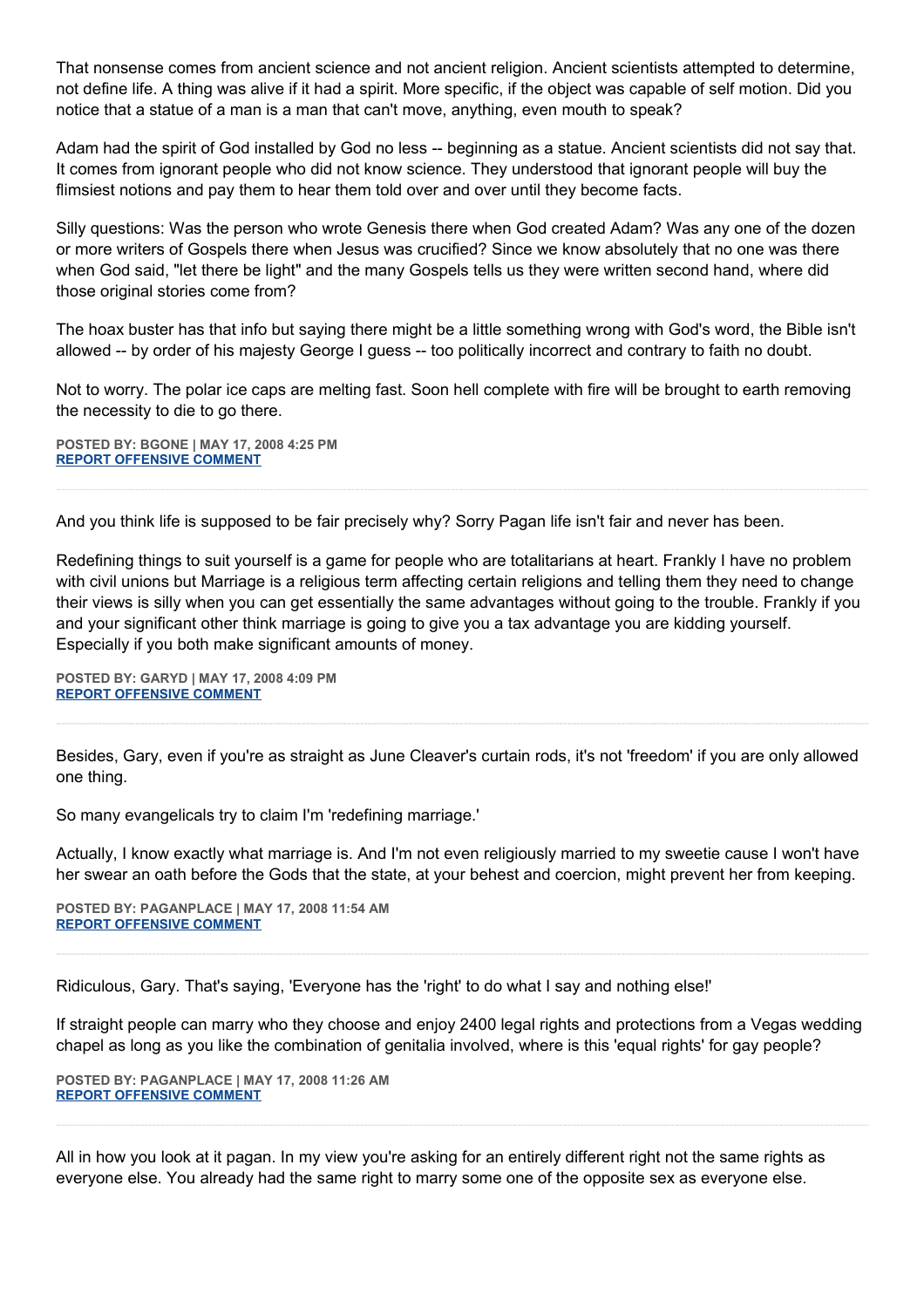I guess, as regards this manifesto, the proof will be in the pudding: Will Evangelicals have the courage of these stated convictions to \*not\* take the easy way out and politicize some abuse of LBGT peoples' civil rights in trying to counteract a recent ruling in California, or let it be and focus on what they claim to want to focus on?

Plenty of people will use this ruling to try and scare people into voting for greed, warmongering, theocracy, and injustice, while the poor go unfed, our childrens' futures are literally poisoned, and our future is sold out to the shortsighted, extremely-wealthy Bible-beaters.

Hey, Evangelicals, here's your chance to show us you mean it.

All you gotta do is \*not\* go after the equal rights of others, and do something else, instead. :)

**POSTED BY: PAGANPLACE | MAY 17, 2008 10:34 AM [REPORT OFFENSIVE COMMENT](mailto:blogs@washingtonpost.com?subject=On%20Faith%20Panelists%20Blog%20%20%7C%20%20Paganplace%20%20%7C%20%20The%20Good%20News%20of%20Identifying%20Bad%20Religion%20%20%7C%20%203513080&body=%0D%0D%0D%0D%0D================%0D?__mode=view%26_type=comment%26id=3513080%26blog_id=618)**

origin of the species and manifesto of life.

the human species belong to adam and eve, and adam was created from the mud of this earth, the soul was breathed in adam by the creator of adam .

the origin of adam and the manifesto that was bestowed uppon adam (by the creator of adam)goes pararell to each other ,it does not fit the wisdom of the creator of adam to creat adam and just thro adam on this planet earth with out giving adam and his offsring a life manifesto .

the manifesto of the creator god is the manifesto,is the good news to mankind is the critera between what is right and what is wrong,what is good and what is bad,what is rational and what is irriational,what is real and what is false.

deviation from the manifesto of the creator god is what caused all this world delusionism,all world haulicinationism,all world confusion,all world troubles.

please know your creator .

**POSTED BY: MO | MAY 17, 2008 2:24 AM [REPORT OFFENSIVE COMMENT](mailto:blogs@washingtonpost.com?subject=On%20Faith%20Panelists%20Blog%20%20%7C%20%20mo%20%20%7C%20%20The%20Good%20News%20of%20Identifying%20Bad%20Religion%20%20%7C%20%203509960&body=%0D%0D%0D%0D%0D================%0D?__mode=view%26_type=comment%26id=3509960%26blog_id=618)**

I'm not anti-choice I just think the choice should have been made earlier than the point at which someone found it necessary to take the life of a child still in the womb.

Playing games with words is fun isn't it? I'm against abortion. However abortion is but a symptom of a much bigger problem as are runaway STD rates nearly world wide.

**POSTED BY: GARYD | MAY 16, 2008 10:13 PM [REPORT OFFENSIVE COMMENT](mailto:blogs@washingtonpost.com?subject=On%20Faith%20Panelists%20Blog%20%20%7C%20%20Garyd%20%20%7C%20%20The%20Good%20News%20of%20Identifying%20Bad%20Religion%20%20%7C%20%203508422&body=%0D%0D%0D%0D%0D================%0D?__mode=view%26_type=comment%26id=3508422%26blog_id=618)**

An evangelical is one who believes in angels. Isn't that the proper definition of the word? Therefore, all Jews, Christians and Muslims are evangelicals.

Those who believe the pope, their minister -- Rabbi, Television preacher, Ayatollah -- should run the world? I see. Those evangelicals. There are a lot of more colorful words than evangelical to call them.